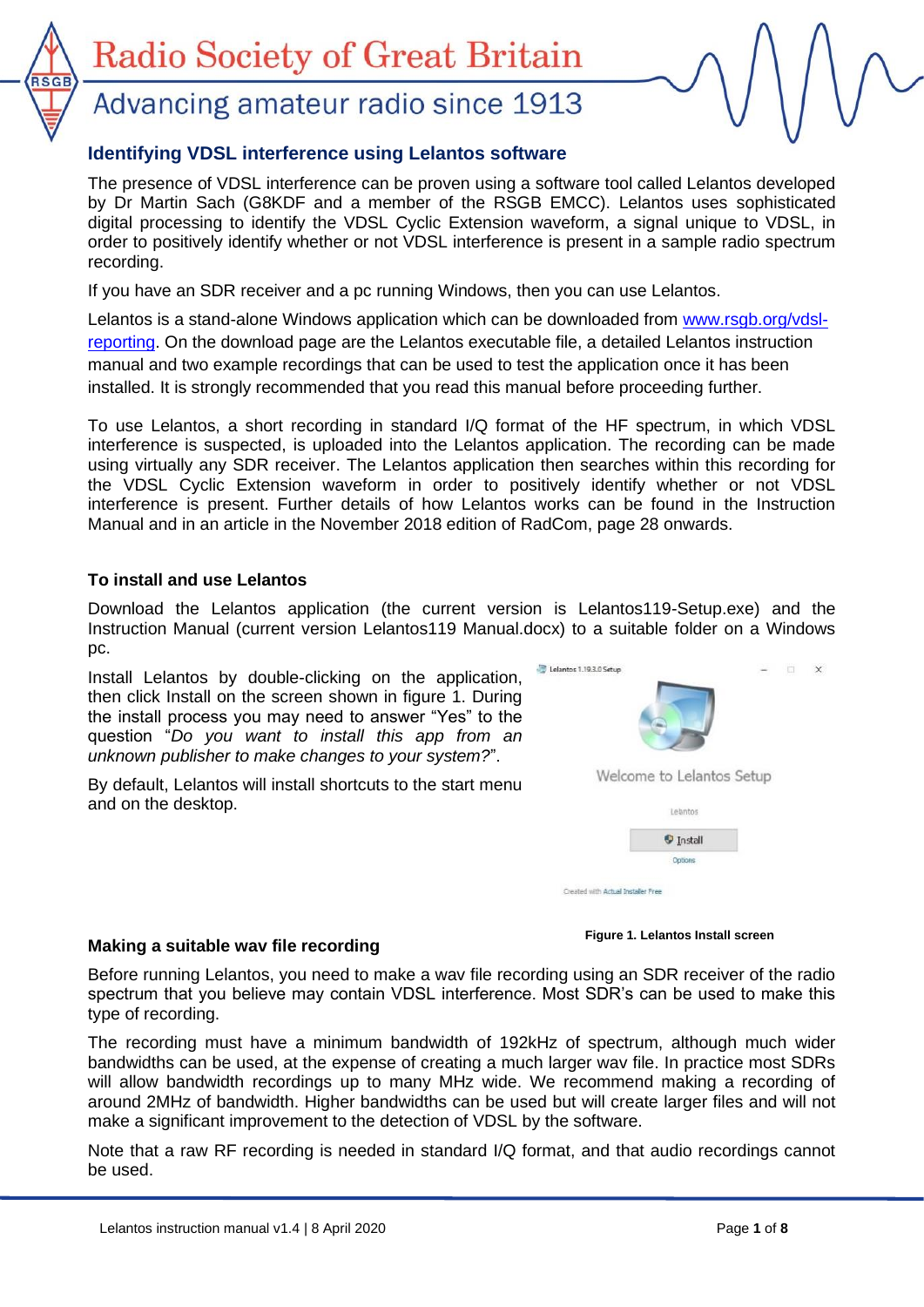

If you want to be able to observe the size of any changes in the background noise around the VDSL guard bands then the recording spectrum should be centred on one the guard bands e.g. at 3.75MHz, 5.2MHz, 8.5MHz or 12MHz. Alternately, if you suspect you are suffering from VDSL interference on a particular amateur band then you could centre your recording on this particular band. Any amateur band between 160m and 20m could be affected by VDSL interference. Identifying interference in one or more of the amateur bands is important because these are the bands that we can legitimately complain to Ofcom about loss of service.

The recording needs to be only about a half second long, irrespective of the bandwidth. A half second long recording of 2MHz wide spectrum will create a wav file with a size of around 4 Mbyte. Increasing either the length of the recording or the bandwidth recording will lead to significantly larger files.

#### **Example: making the recording using an SDRplay RSP1A receiver with SDR Uno software**

As an example, here are the instructions for making the necessary recording using an RSP1A receiver.

Connect the RSP1A receiver to the main station antenna and to your PC, and run the SDR Uno software. Full details of how to do this can be found on the SDRplay website at www.sdrplay.com.

Launch the SDRuno software. On the main console, click "Play!" to start the software running. If you have a RSPduo then set it into single mode by clicking "Single" as shown in figure 2.

| MA<br>SETT.                                                                | <b>SDRuno</b>                 | <b>MAIN</b>                                            | V1.33 1027                                |                                                 |
|----------------------------------------------------------------------------|-------------------------------|--------------------------------------------------------|-------------------------------------------|-------------------------------------------------|
| <b>SCANNER</b><br>OPT<br>$\mathbf 0$<br>SP <sub>2</sub><br>SP <sub>1</sub> | <b>REC PANEL</b><br><b>RX</b> | <b>RSPduo MODE</b><br><b>SINGLE</b><br>SR (MHz)<br>DEC | <b>IFBW: 1.536MHz (ZIF)</b><br>2.0<br>۳   | Final SR: 2000000<br>Gain: dB<br><b>ADD VRX</b> |
| <b>50 ohm</b><br><b>TUNER 1</b><br>HI <sub>Z</sub>                         | <b>NOTCHES</b>                | MW/FM                                                  | ۳<br>⋍<br>B<br>DAB<br>-<br><b>RF GAIN</b> | <b>DEL VRX</b><br>LO LOCK                       |
| <b>BIAS-T</b><br><b>TUNER 2</b><br><b>50 ohm</b>                           | IF MODE<br>Sdr: 0%<br>Sys: 0% | ZIF<br><b>SAVE WS</b>                                  | Default Workspace                         | <b>PLAY!</b><br><b>MEM PAN</b>                  |

Figure 2. SDRuno Main Console

Then set the IF mode to "ZIF" (Zero Intermediate Frequency) and the display bandwidth (SR MHz) to 2.0 in order to display 2MHz of spectrum. (see figure 3)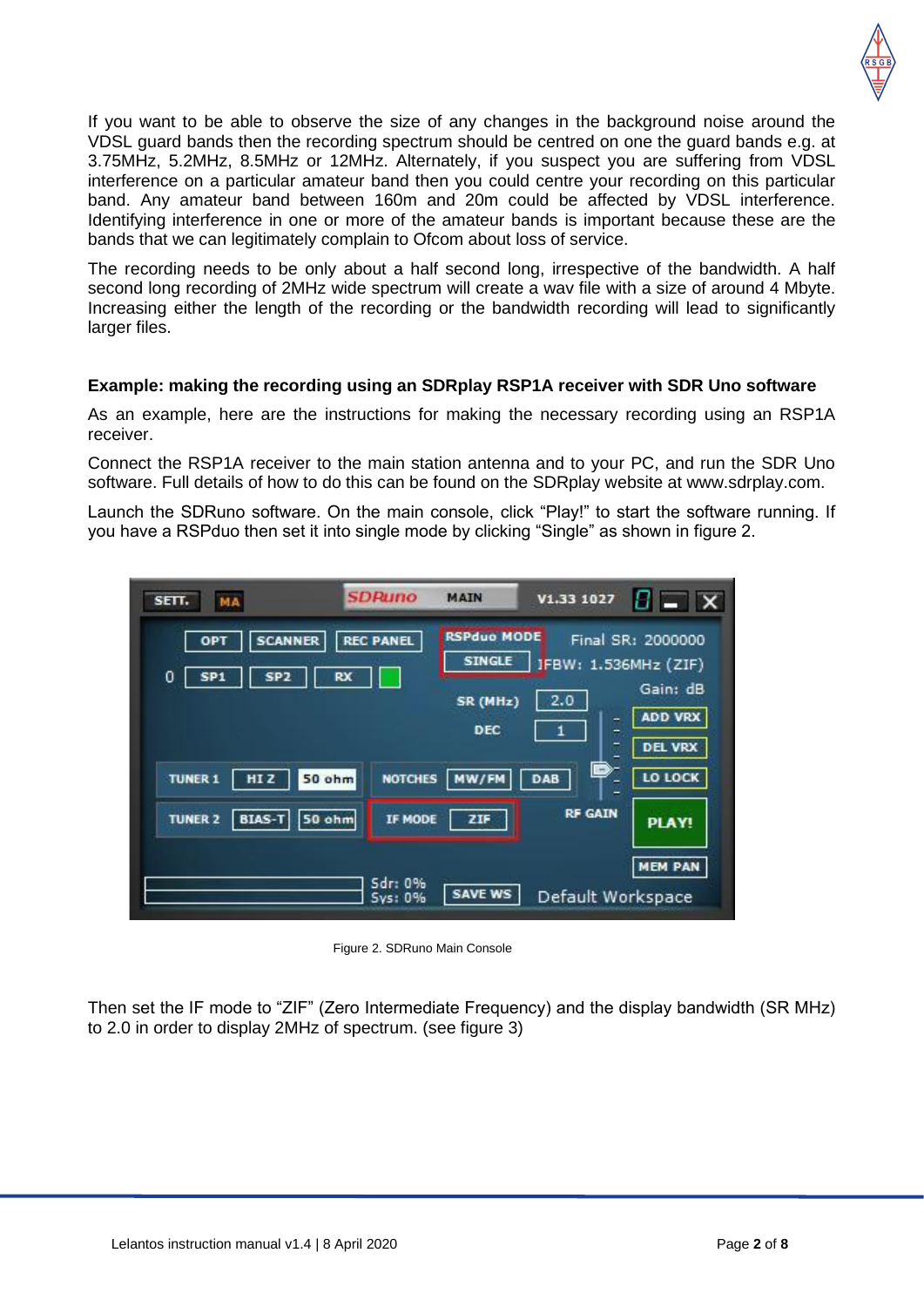| SETT.<br>MA                                                      | <b>SDRuno</b>                   | <b>MAIN</b>                         | V1.33 1027              | $B = \mathbf{X}$           |
|------------------------------------------------------------------|---------------------------------|-------------------------------------|-------------------------|----------------------------|
| <b>SCANNER</b><br>OPT<br>SP <sub>2</sub><br>0<br>SP <sub>1</sub> | <b>REC PANEL</b><br>RX          | <b>RSPduo MODE</b><br><b>SINGLE</b> | IFBW: 1.536MHz (ZIF)    | Final SR: 2000000          |
|                                                                  |                                 | SR (MHz)<br>DEC                     | 2.0<br>۰<br>۵           | Gain: dB<br><b>ADD VRX</b> |
| <b>TUNER 1</b><br>HI <sub>Z</sub>                                | <b>NOTCHES</b><br><b>50 ohm</b> | MW/FM                               | Ē<br>B<br>DAB<br>-<br>۰ | <b>DEL VRX</b><br>LO LOCK  |
| <b>BIAS-T</b><br><b>TUNER 2</b>                                  | 50 ohm<br>IF MODE               | ZIF                                 | <b>RF GAIN</b>          | <b>PLAY!</b>               |
|                                                                  | Sdr: 0%<br>Sys: 0%              | <b>SAVE WS</b>                      | Default Workspace       | <b>MEM PAN</b>             |

Figure 3. Bandwidth setting on SDRuno Main Console

On the RX Control console set the main VFO to your chosen centre frequency e.g. 8.5MHz, as shown in figure 4.

| SETT.                    | <b>RDSW</b>            | <b>EXW</b>                                 | <b>SDRUNO RX CONTROL</b> |                       |                   | <b>RSYN1</b>               | <b>MCTR</b>                          | <b>TCTR</b>     |              | $0 - 00 = x$   |
|--------------------------|------------------------|--------------------------------------------|--------------------------|-----------------------|-------------------|----------------------------|--------------------------------------|-----------------|--------------|----------------|
| DEEM 50u                 | STEP:<br><b>500 Hz</b> |                                            |                          |                       |                   | $-90.3$ dBm                | <b>RMS</b><br><b>IQ OUT</b>          | $-1.1.1$        |              |                |
| <b>MODE</b>              | <b>AM</b>              | <b>SAM</b><br>FМ                           | <b>CW</b>                | <b>DSB</b>            | LSB               | <b>USB</b>                 | <b>DIGITAL</b>                       |                 | <b>Bands</b> | <b>MHz</b>     |
| VFO - OM<br><b>VFO A</b> |                        | <b>FM MODE</b><br><b>NFM</b><br><b>MFM</b> | CW OP<br><b>CWPK</b>     | <b>FILTER</b><br>1800 | 2200              | <b>NB</b><br><b>NBW</b>    | <b>NOTCH</b><br>NCH <sub>1</sub>     | 2200            | 630          | 160            |
| QMS                      | в<br>QMR               | <b>WFM</b>                                 | ZAP<br><b>CWAFC</b>      | 2800                  | 3000<br><b>NR</b> | <b>NBN</b><br><b>NBOFF</b> | NCH <sub>2</sub><br>NCH <sub>3</sub> | 80              | 60           | 40             |
| <b>MUTE</b>              |                        | $-130dB$                                   |                          |                       | <b>AGC</b>        |                            | NCH <sub>4</sub>                     | 30              | 20           | $\equiv$<br>17 |
| SQLC<br><b>VOLUME</b>    |                        |                                            |                          |                       | OFF<br><b>MED</b> | <b>SLOW</b>                | <b>NCHL</b>                          | $\frac{15}{15}$ | <b>Clear</b> | <b>Enter</b>   |

Figure 4. Main VFO setting in the RX Control console

Then back on the main console, adjust the RF Gain control to maximise the receiver signals relative to the background noise as seen on the spectrum display on the main SP console. See figure 5.



Figure 5. Main SP console showing spectrum and waterfall display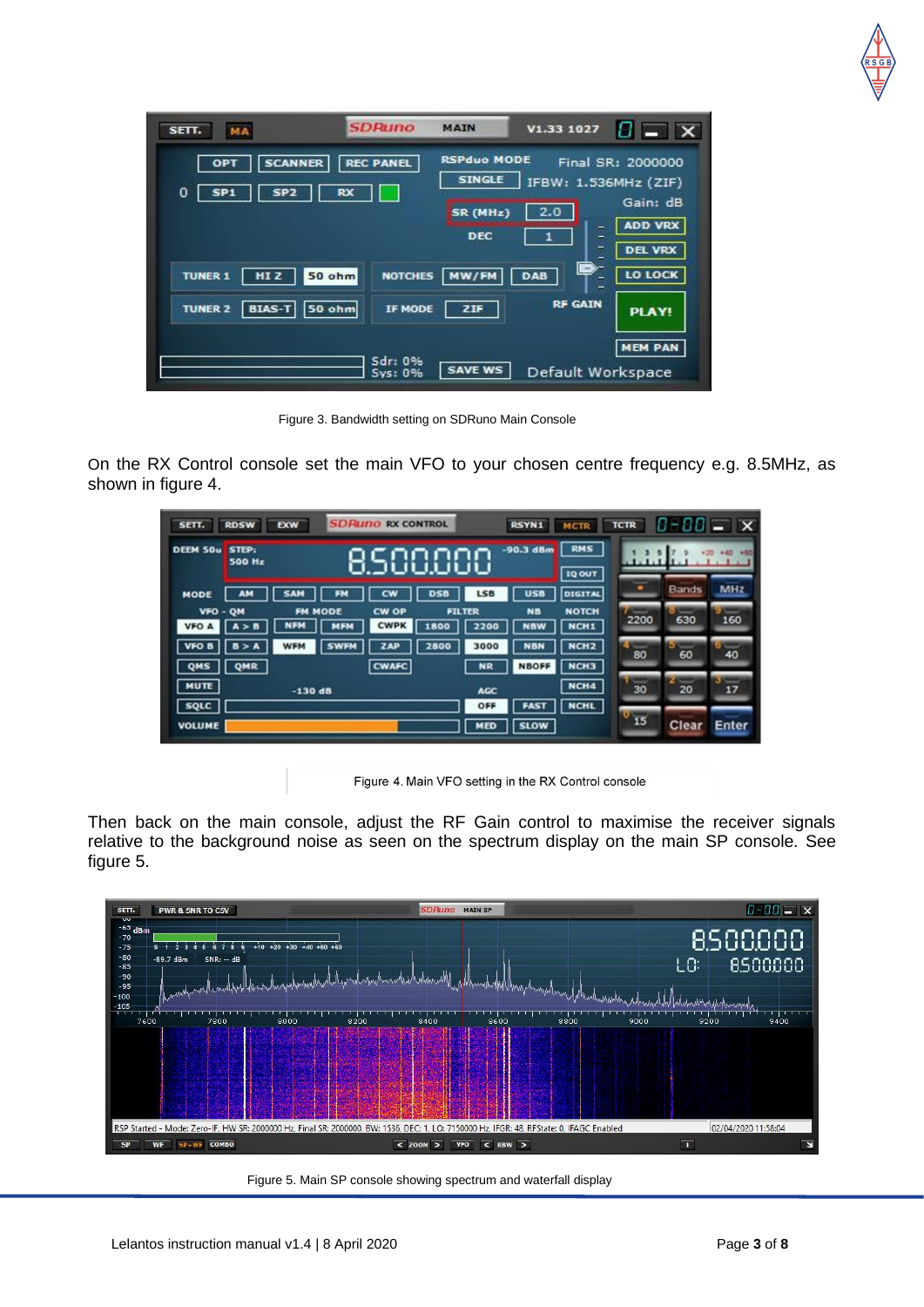

For the purpose of making the recording, you can ignore all the other settings (e.g. mode, noise blanking, squelch, AGC etc.) since these all occur after the raw IQ output.

To make the recording, open the recorder by clicking "Rec Panel" on the Main Console. This will open the Recorder Screen shown in figure 6.



Figure 6. Recorder Console

Right click on the recorder panel and select an appropriate folder where the recording will be saved. Then click record, wait for at least 0.5 seconds then click stop. This will record the file and save it in the chosen folder. During the recording, the recorder panel will display the size of the file being created.

The recording needs to be only about 0.5 seconds long, irrespective of the bandwidth. A half second long recording of 2MHz wide spectrum will create a wav file with a size of around 4 Mbyte. Increasing either the length of the recording or the bandwidth recorded will lead to significantly larger files.

The recorded file has a file name in the format SDRuno\_DDDDDDDD\_TTTTTTZ\_FFFFkHz.wav where DDDDDDDD is the date, TTTTTT is the time and FFFF is the centre frequency of the recording. This file is now suitable for use with the Lelantos software. If you intend to share the recorded files with other radio amateurs or the RSGB then it would be helpful if you can also include your callsign within the filename.

A similar process will be required to make the necessary recording with other types of SDR receiver.

### **Running Lelantos with the recorded spectrum file**

Once a recording has been made then open and run Lelantos, for example by clicking on the desktop icon.

When Lelantos launches, it starts with a menu bar and a large blank grey area below as shown in figure 7.

On Lelantos, go to File – Open, then point at the saved spectrum wav file and click "Open".

After a few seconds of processing time, Lelantos should produce four graphs showing its analysis of the wav file. An example display of the four graphs is shown in figure 8 (here an 8MHz

bandwidth has been used).

| Lelantos       |                    |  |  |
|----------------|--------------------|--|--|
| File View Help |                    |  |  |
|                | <b>DBH X 5 6 0</b> |  |  |
|                |                    |  |  |
|                |                    |  |  |
|                |                    |  |  |
|                |                    |  |  |
|                |                    |  |  |
|                |                    |  |  |
|                |                    |  |  |
|                |                    |  |  |
|                |                    |  |  |
|                |                    |  |  |
|                |                    |  |  |
|                |                    |  |  |
|                |                    |  |  |
|                |                    |  |  |
|                |                    |  |  |
|                |                    |  |  |
|                |                    |  |  |

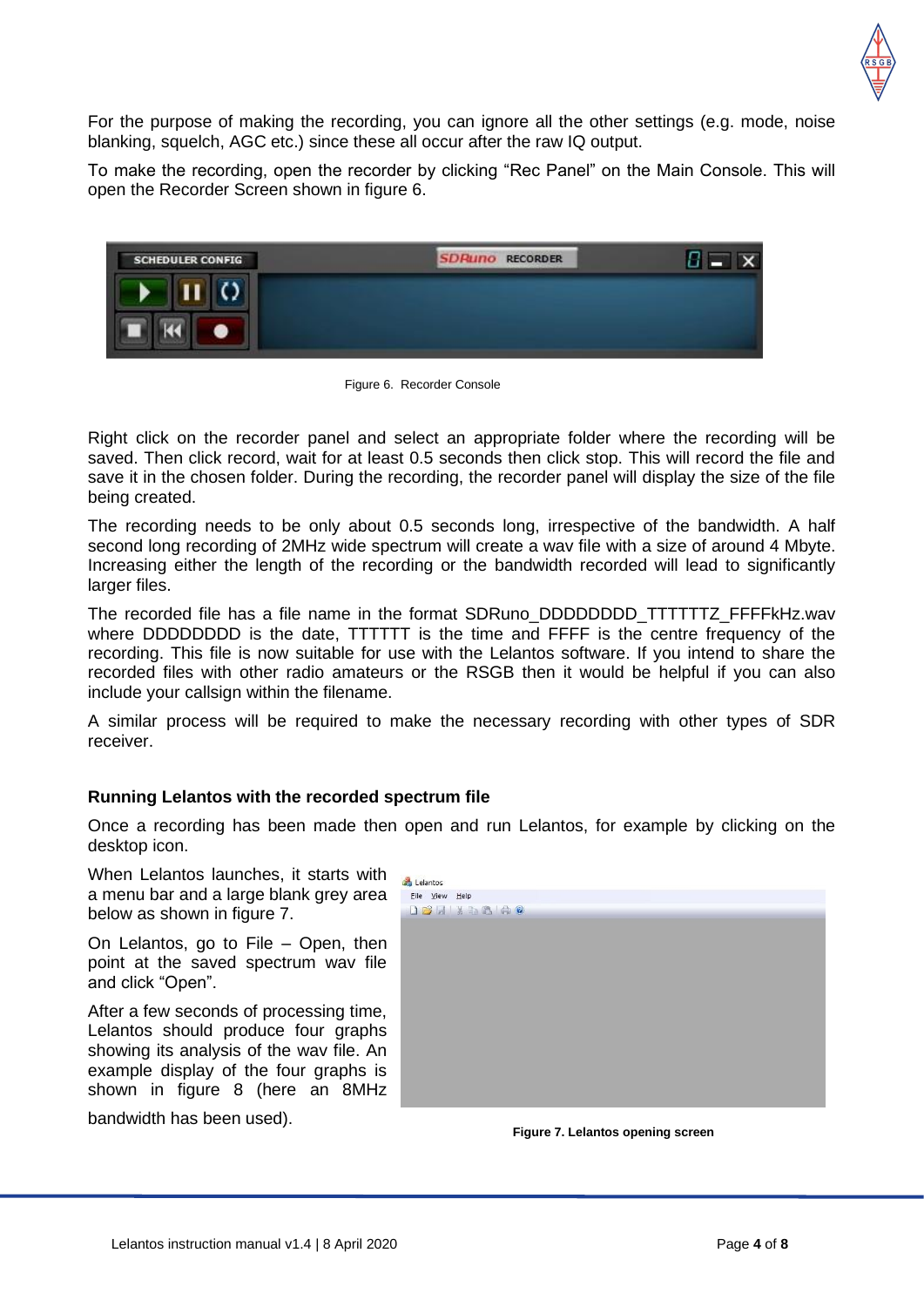



**Figure 8. Typical Lelantos screen display**

The top 2 graphs show the spectrum from the wav file. In the example in figure 8 the spectrum is centred on 10MHz and the SDR's filtering rolls the spectrum off at each end. The first (top left) graph shows in red the spectrum of the wav file.

There are several upward red spikes on the top left graph which are narrow band signals such as individual radio signals. The top right graph shows the spectrum with these narrow band signals suppressed.

Now look at the bottom right graph on the Lelantos display. If VDSL interference is present it will show the timing of the VDSL Cyclic Extension symbols being detected.



**Figure 9. Lower right graph on Lelantos showing detection of VDSL timing signals**

Figure 9 shows the lower right graph with Lelantos detecting VDSL timing signals proving the presence of VDSL interference in the spectrum recording. The x axis on this graph is in degrees, with 360 degrees representing one symbol time in the VDSL signal.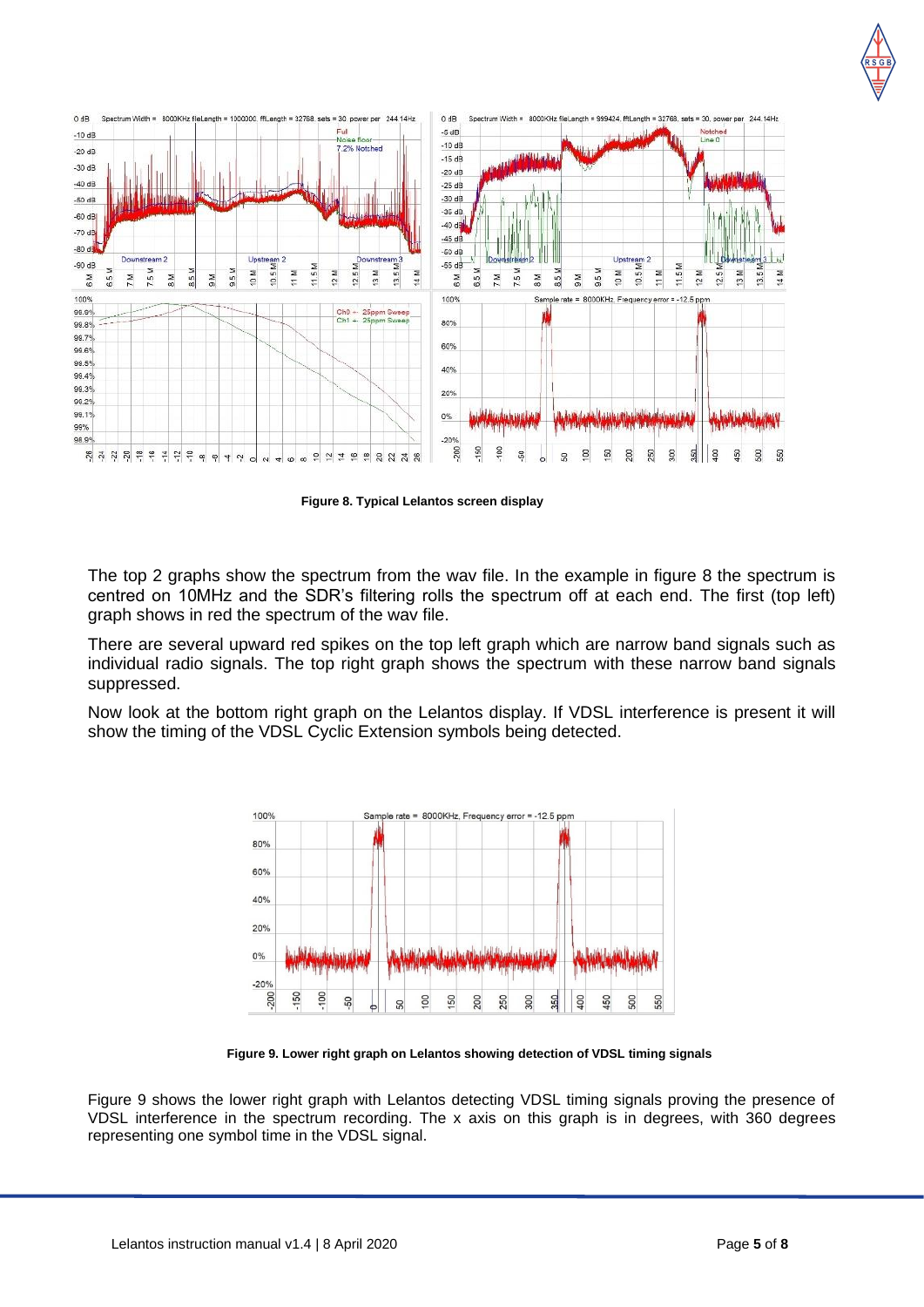

If there is no VDSL interference present in the spectrum recording, then the bottom right graph on the Lelantos display will show only random noise, with no discernible symbol pattern, as shown in figure 10.



**Figure 10. Lower right graph on the Lelantos screen display showing no VDSL interference present in the spectrum recording**

For additional confirmation of the presence of VDSL interference, look at the top left graph on the Lelantos screen showing the radio spectrum. With VDSL interference present, it should be possible to see one or more of the VDSL guard bands. The positioning of these guard bands on the graph will depend upon the bandwidth that you record. If you can't see any guard bands then this indicates that either VDSL interference is not present, or that it is below the background noise level. Nevertheless, Lelantos may still show the presence of VDSL interference in the bottom right graph.

If Lelantos detects interference from more than one VDSL system within the spectrum recording, (for example from VDSL systems serving neighbouring houses) then the graph at the bottom right



**Figure 11. Lower right graph on the Lelantos screen display showing the presence of at least 3 individual VDSL systems within a single recording**

will show timing peaks for each system. Figure 11 shows Lelantos detecting at least 3 separate VDSL systems from within a single spectrum recording. Notice that the timing signals for the individual VDSL systems typically occur at different points in the overall frame, determined by the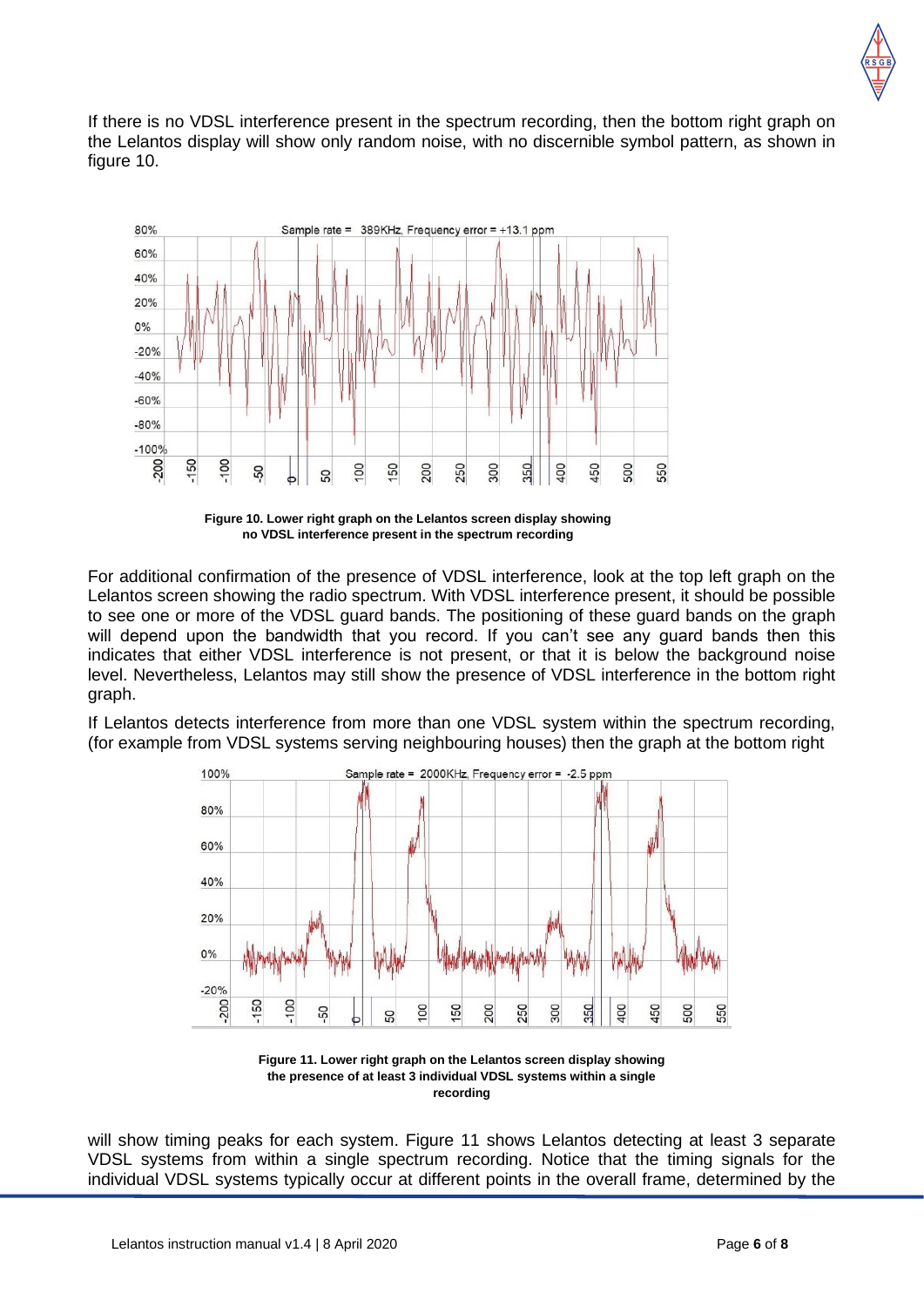moment each VDSL system was started up. Once started, because the network uses timing signals derived from a caesium standard, then the phase relationship between individual systems should remain constant over a very long period of time.

Please see the Lelantos Instruction Manual for additional details about the meaning and interpretation of all the graphs displayed by the software.

### **Using Lelantos to estimate the level of VDSL interference**

Lelantos can also be used to estimate the size of the step in the background noise level around the VDSL guard bands.

To do this make a 2MHz wide spectrum recording centred around one of the guard bands (e.g. at 3.75MHz, 5.2MHz, 8.5MHz or 12MHz)

Feed this recording into Lelantos as described above.

View the top right graph displayed by Lelantos.

Expand this graph either by using pan and zoom, or by right clicking and then selecting "View params" (i.e. View parameters) to open the box shown in figure 12.

Make sure that the "Spectrum Centre MHz" setting is set to the centre of the guard band that you wish to examine.

Set the "Spectrum Width kHz" setting to 200 and click OK.

This will expand the graph to show the spectrum around the guard band. Figure 13 shows an example of a recording centred around the 12MHz VDSL guard band.

| <b>View Parameters</b>   | ×          |
|--------------------------|------------|
| Spectrum Width KHz       | 200        |
| Spectrum Centre MHz      | 12         |
| Averaging Bandwidth Hz   | $\Omega$   |
| Multi Phone Line Spectra | Allow      |
| Masked graph points      | Reveal     |
| Spectrum Calibration     | Show       |
| Here / There             | There      |
| Save                     | Load       |
| Graph FFT of FFT         | □ Show     |
| FFT of FFT X axis        | Reciprocal |
| Max Hz per Tone          | 9000       |
| Max Tones per MHz        | 1000       |
| Graph I/O Rotate         | Show       |
| OK                       | Cancel     |

#### **Figure 12. "View params" box**



**Figure 13. Expanded Lelantos spectrum display showing the 12MHz VDSL guard band** 

In the example in figure 13, it can be seen that the VDSL interference from the upstream band (in this example this is below the guard band) is about 9dB above the background noise level in the guard band, while the interference in the downstream band (above the guard band in this example) is about 5dB above the background noise level in the guard band.